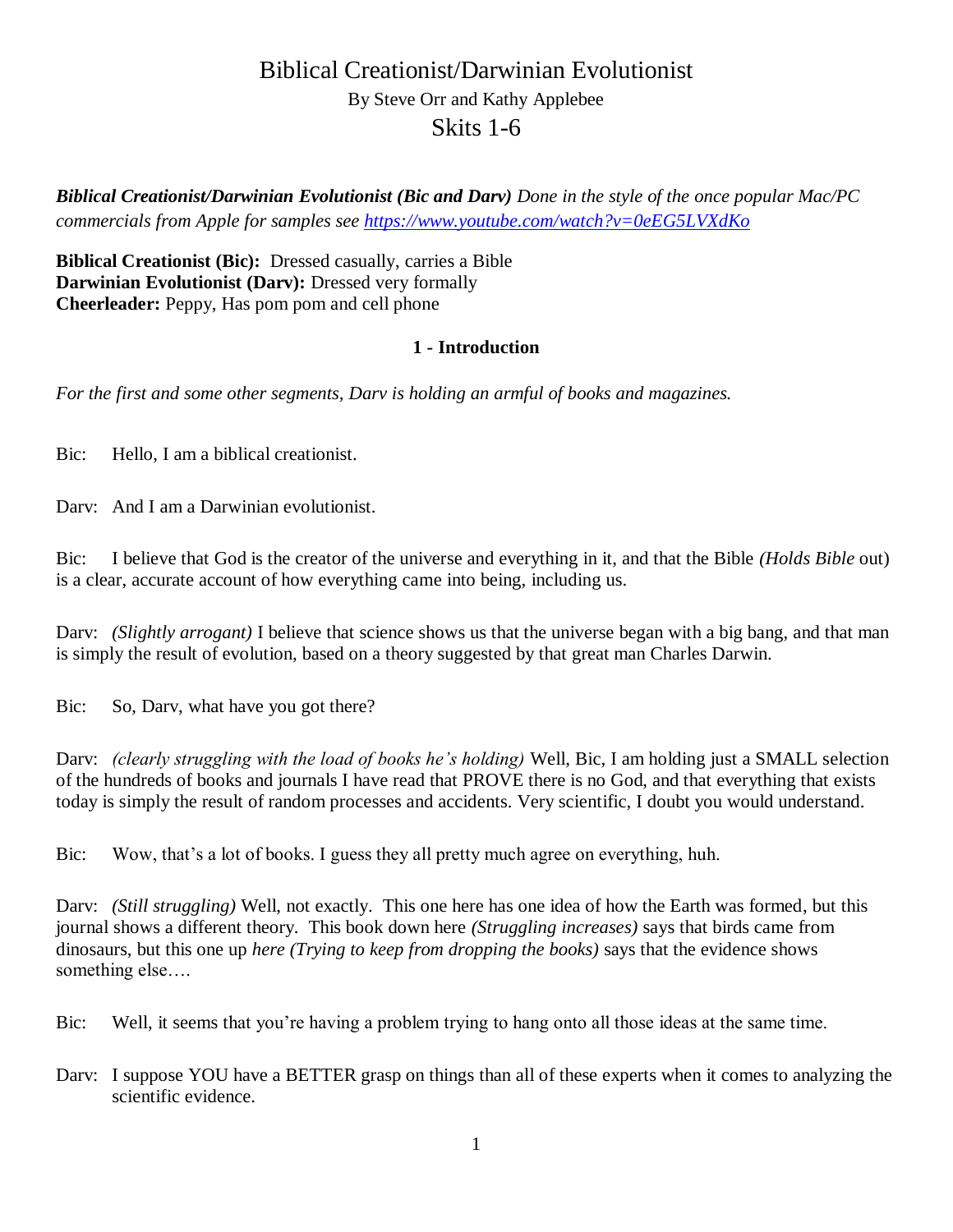Bic: I just start with the Bible before I look at the evidence, and then everything kind of falls into place.

Darv: *(suddenly loses control and drops all of the books he's holding)* Oh, my… I wish you hadn't said fall *(Bends over to pick up the books) (A little flustered)* I could use a little help here.

Bic: *(Just looking on)* I'll say….

## **2-The Cosmic Egg**

Bic: Hello, I am a biblical creationist.

Darv: And I am a Darwinian evolutionist.

Bic: I believe the universe was created by God in seven days.

Darv: *(looks at Bic in a very patronizing way)* That's quaint. The dominant scientific theory about the origin of the universe is the Big Bang Theory. The universe was created sometime between  $10 \& 20$  billion years ago from a cosmic explosion that hurled matter in all directions. Distant galaxies are still moving away from us.

Bic: So there was something before the Big Bang?

Darv: *(Fumbling a minute)* Well, um... *(Changing the subject in a self assured voice)* Edwin Hubble found experimental evidence to back up the theory. Edwin Hubble. You know... the Hubble telescope. It's a big deal.

Bic: Sure, I've heard of the Hubble telescope. I've seen pictures taken by it. Really nice. I have one as a screensaver.

Darv: Ok. In the beginning, the entire mass of the universe was compressed into a volume about thirty times the size of our sun; we scientists call it "The cosmic egg".

Bic: The cosmic egg.

Dary: Right, the cosmic egg. The cosmic egg expanded to its current state during the Big Bang.

Bic: So you're putting your cosmic egg into this one basket? Then where did the Cosmic Egg come from?

Darv: *(Stumped)* Um... Well... I'll get back to you on that one.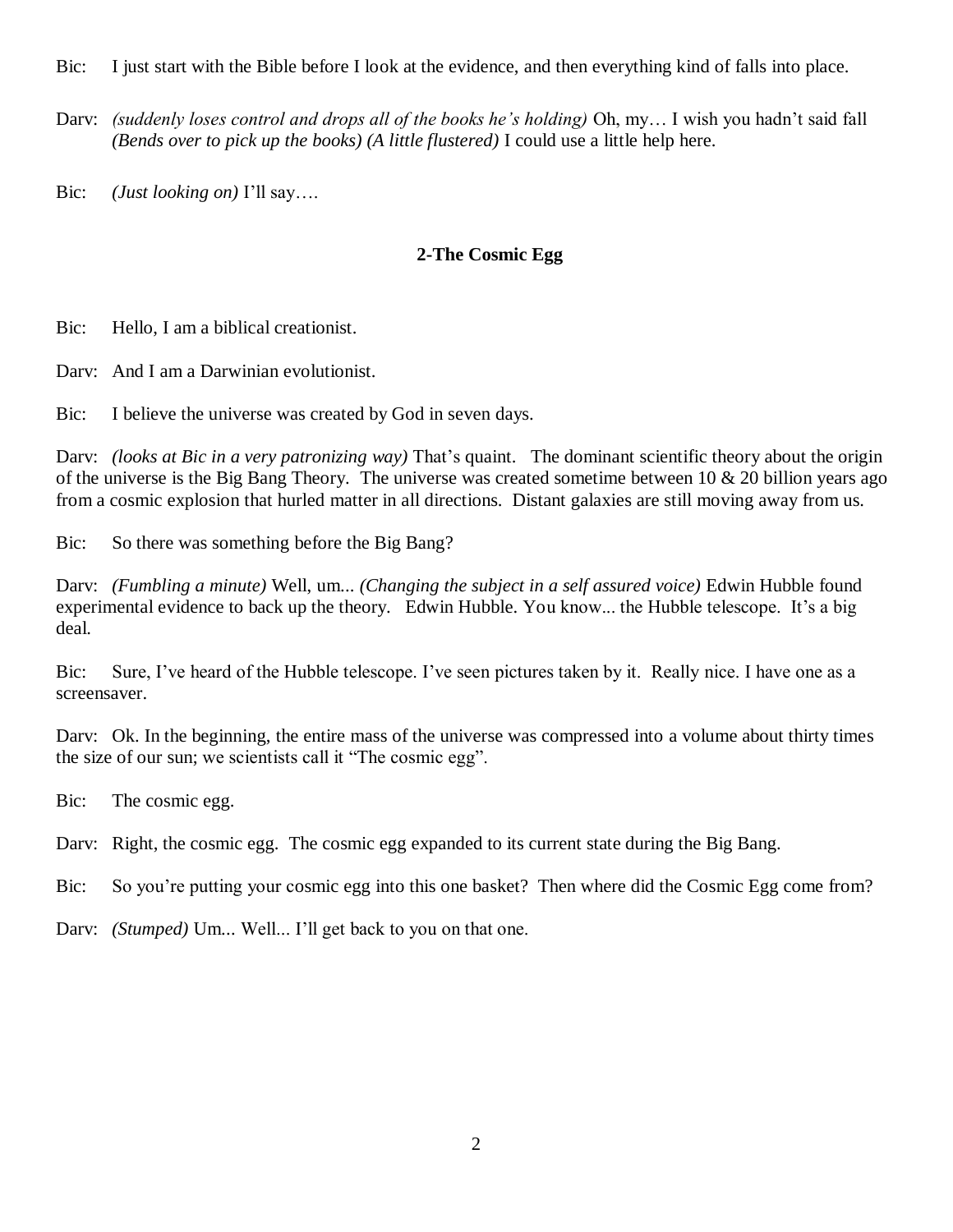#### **3 - Compromise**

Bic: Hello, I am a biblical creationist

Darv: And I am a Darwinian evolutionist.

Cheerleader: *(Smiley, big grin, very "cheerful, peppy")* And I'm a theistic evolutionist.

Darv: I thought she could you, know, reconcile our two opinions. Mediate.

Cheerleader: Yea! Rah! Let's start with you, Bic. You believe God created the universe, right?

Bic: Yes, I believe the Biblical account of creation. In the beginning God created the heavens and the earth, in six days.

Cheerleader: And, you, Darv, believe the universe was created when a cosmic egg went BANG!

Darv: Yes, the universe was created 10-20 billion years ago. Big Bang theory.

Cheerleader: So maybe God used the Big Bang to create the universe, in let's say... 12 -14 billion years ago. Couldn't we all just agree on that and be friends?

Bic: The Bible says it happened in 6 days. You can't "mediate" the truth

Cheerleader: Well, maybe the Bible didn't mean six actual days. It could have been longer, you know… *(Looking pouty)* I think you're being difficult, Bic.

Dary: Come on. Truth is relative. You just have to compromise a little and we'll all get along.

Cheerleader: *(sincerely)* Without compromise how would people get along with each other?

Bic: The Bible says to "Love your neighbor as yourself."

Cheerleader: Neighbor – like the people next door who don't mow their lawn? Who is "my neighbor?"

Bic: *(Smiling like maybe she's gotten through)* That's the same thing they asked Jesus. It's right here *(Starts thumbing through the Bible to find the place).* Jesus told the parable of the Good Samaritan to show how we are all neighbors.

*(Cut away to Darv, who realizes that he's been left out of the conversation)*

Cheerleader: Ohhhh, that's really make sense. *(Suddenly distracted)* Oh, hang on*. (Takes out her cell phone, looks at the text message)* One of my "neighbors" Gotta go... *(Exits)*

Darv: (Looks around, at a loss for what to do) Yeah, me too. *(Exits)*

BIC: Bye, neighbors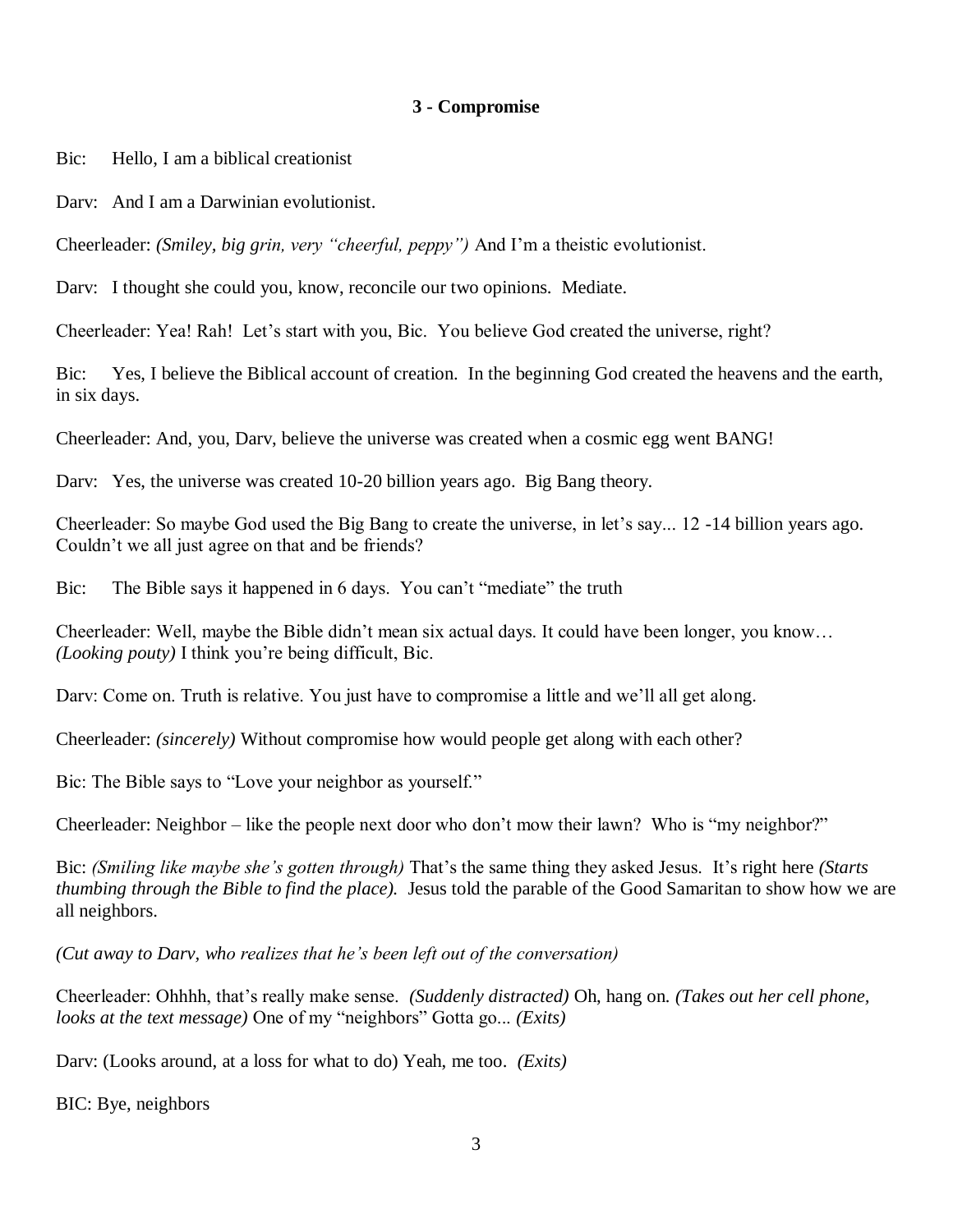#### **4 - Dinosaurs**

*Bic is holding Bible, Darv has more books*

Bic: Hello, I'm a biblical creationist...

Darv: And I am a Darwinian Evolutionist.

Bic: Wow, Dary, you've got a lot more books, I see...

Dary: That's right; I have even more scientific facts. New stuff. The world of science changes so fast you pretty much have to read magazines to stay current. Science books, even textbooks have to change every 2-3 years to keep up. Unlike your old stale Bible.

Bic: The Bible doesn't need to change. It's God's word. It even says that it's unchanging.

Darv: *(manages to reach into his stack of books and pull out a Bible)* Well, I've been looking through it. You do know, the Bible doesn't have the word dinosaur in it.

Bic: Sure, I know that…

Darv: So despite all the fossil evidence, you "creationists" don't believe there were dinosaurs, because they're not in the Bible…

Bic: The **word** "dinosaur" is not in the Bible, because the word "dinosaur "wasn't invented until 1842 by Sir Richard Owen. A scientist, by the way, and he didn't even believe in evolution

Darv: *(Acting a little rattled, but still holding the Bible).* Well, there isn't anything in here about dinosaurs, is there?

Bic: *(Flipping through his Bible)* Actually, Job chapter 40 talks about "Behemoth" a creature whose tail swings like a cedar, has bones like tubes of bronze and rods of iron. Right here. *(Shows the page, pointing to the verse and Darv looks at it)* "He ranks first among the works of God." Sounds like a dinosaur to me.

Darv: *(Not sarcastically, but still a little disbelieving)* So, now you're going to tell me the Bible is a science textbook?

Bic: No, if it was it would have to change every 2-3 years.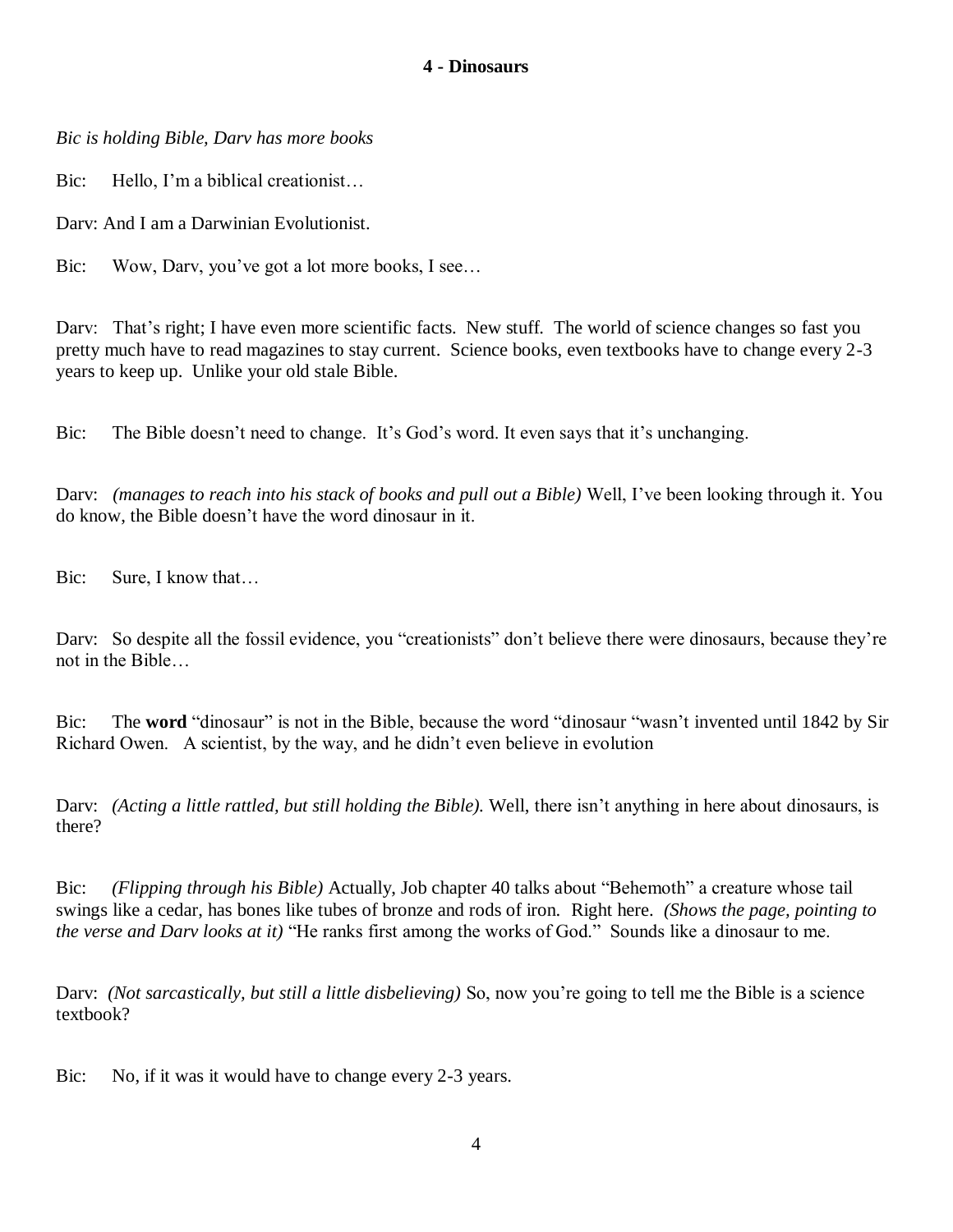#### **5 –Noah, part 1**

Bic: Hello, I'm a Biblical Creationist

Darv: And I'm a Darwinian Evolutionist. I believe in science, not a bunch of fairy tales.

Bic: I believe the Bible is accurate word of God.

Dary: You believe things happened just the way they were written in the Bible?

Bic: I do

Darv: Like Noah and the flood and all those animals on board the ark during the flood?

Bic: Yup.

Darv: How did they all fit? What did they eat? They were *(sarcastically)* "supposedly" in there for months.

Bic: You know during World War II, the USS Santa Maria held 1,791 men plus their supplies and weapons. The Santa Maria was only 9 feet longer than the ark. And Navy ships are equipped to go out for weeks and months at a time.

Darv: *(Confused)* Are you sure of those figures?

Bic: You can look it up on the navy website

Darv: Let me check this out. Somewhere in all these scientific materials I have something.... *(Drops everything)*

Bic: Didn't mean to rock your boat, there.